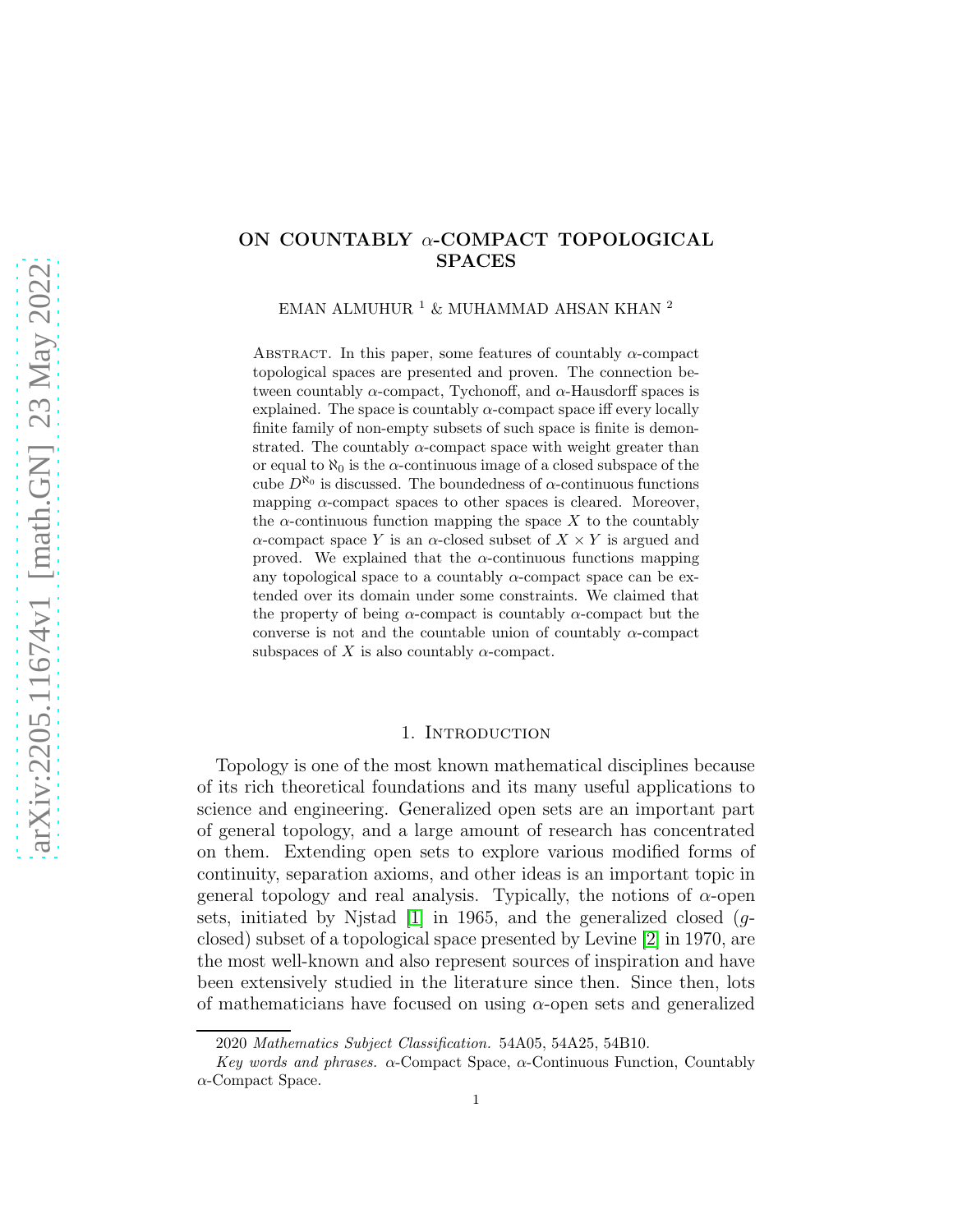closed sets to generalize different ideas in topology. Dunham [\[3\]](#page-9-0) in 1982 used g-closed subsets of X to define a new closure operator and hence a new topological space  $(X, \tau^*)$  where he transferred regularity conditions of a topological space  $(X, \tau)$  to separation conditions of the new topological space  $(X, \tau^*)$ . The paper is organized as follows: By means of section 2, we want to make sure that the reader has become familiar to basic notations and useful facts, needed in this area when we are going to start the main work in section 3. Section 3 is an important section section of this paper which is concerned with the countably  $\alpha$ -compact Topological spaces.

## 2. Notations and preliminaries

In a topological space  $(X, \tau)$ , if A is a subset of X such that  $A \subseteq$ Int( $Cl(Int(A))$ ), then A is said to be  $\alpha$ -open. A is  $\alpha$ -closed if  $A \supset$  $Cl(Int(Cl(A)))$ . A subset A of a topological space  $(X, \tau)$  is called g-closed if  $C(A) \subseteq O(A) \subseteq \tau$  and A is g-closed if  $C(A) \subseteq O(A) \subseteq$  $\tau$  (see [\[3\]](#page-9-0)). Najastad [\[1\]](#page-8-0) proposed that each open set is an  $\alpha$ -open set. Dunham [\[4\]](#page-9-1) proved that the g-closedness property is closed under arbitrary union and a topological space is  $T_{\frac{1}{2}}$  provided that every gclosed set is closed.

Moreover, a space X is  $T_{\frac{1}{2}}$  if and only if every  $\{x\}$  such that  $x \in X$  is either closed or open if and only if every subset of  $X$  is the intersection of all open or closed sets containing it if and only if for each subset A of  $X, A'$  is closed where  $A'$  is the set of all derived sets containing A. Now, A is g-open if  $X - A$  is g-closed. Typically,  $\alpha$ -closure of a subset of a topological space X is the intersection of each  $\alpha$ -closed set containing it and denoted by  $Cl_{\alpha}(A)$  where  $A \subseteq X$  whereas  $\alpha$ -interior of a subset is the union of each  $\alpha$ -open set contained in it and denoted by  $Int_{\alpha}(B)$ where  $B \subseteq X$  [\[5\]](#page-9-2). The g-closure of a subset D of X denoted by  $Cl^*(D)$ is the intersection of the g-closed sets containing  $D \vert 6$ . The family of α-open subsets of X is denoted by  $\alpha O(X)$  and the family of α-closed subsets of X is denoted by  $\alpha C(X)$ . The family of all generalized open subsets of X is denoted by  $GO(X)$  and the family of all generalized closed subsets of X is denoted by  $GC(X)$ .  $O(X, x)$  denotes the set of all open subsets of X. A function  $f: X \longrightarrow Y$  is  $\alpha$ -continuous if the inverse image of each open set in Y is  $\alpha$ -open in X [\[3\]](#page-9-0). A function f is g-continuous if the inverse image of each g-open set in  $Y$  is g-open in  $X$  |7|.

Cs'asz'ar [\[8\]](#page-9-5) proposed the notion of generalized topological spaces in the twentieth century, which has been researched by lots of mathematicians all over the world. As a result, mathematicians adopted a new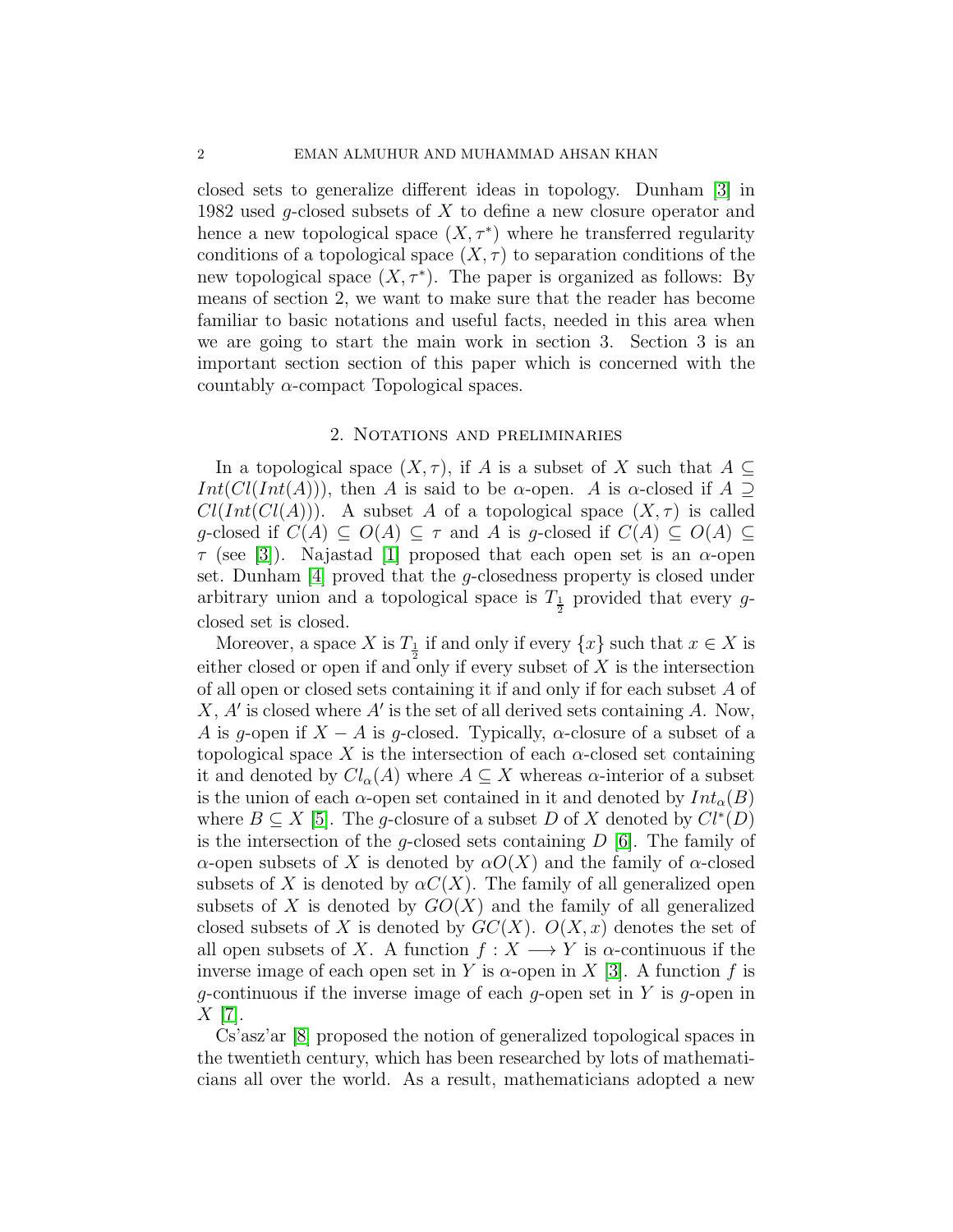approach, seeking to extend topological concepts to this new domain. A  $GT\mu$  (short for generalized topology  $\mu$ ) is a collection of subsets of X that is closed under arbitrary unions on a nonempty set  $X([9])$  $X([9])$  $X([9])$ . The elements of  $\mu$  will be referred to as  $\mu$ -open sets, and a subset A of  $(X, \mu)$  will be referred to as  $\mu$ -closed if  $X - A$  is  $\mu$ -open. Clearly, a subset A of  $(X, \mu)$  is  $\mu$ -open if and only if there exists a  $\mu$ -open neighborhood of x that is contained in A, or alternatively, A is the union of  $\mu$ -open subsets for each  $x \in A$ .  $(X, \mu)$  will be referred to as generalized topological space (briefly  $GTS$ ). A topological space  $(X, \tau)$  is said to be  $\alpha$ -T<sub>1</sub> if for each distinct points x and y in X, there exist two  $\alpha$ -open subsets u and v such that  $x \in u$  but not y and  $y \in v$  but not x ([\[10\]](#page-9-7)).  $(X, \tau)$  is termed q-T<sub>1</sub> if there exist two q-open subsets u and v such that  $x \in u$  but not y and  $y \in v$  but not  $x$  ([\[11\]](#page-9-8)).  $(X, \tau)$  is called  $\alpha$ - $T_2$ if for each distinct points x and y in X, there exist two disjoint  $\alpha$ -open subsets u and v such that,  $x \in u$  and  $y \in v$  ([\[12\]](#page-9-9)).  $(X, \tau)$  is said to  $g-T_2$  if for each distinct points x and y in X, there exist two disjoint g-open subsets u and v such that  $x \in u$  and  $y \in v$  ([\[13\]](#page-9-10)).

# 3. COUNTABLY  $\alpha$ -COMPACT SPACES

**Definition 3.1.** [\[14\]](#page-9-11) A topological space  $(X, \tau)$  is said to be countably  $\alpha-$  compact if each countable set of open  $\alpha$ -compact subsets that covers X has a finite subcover.

**Lemma 3.1.** Every  $\alpha$ -compact is countably  $\alpha$ -compact and each countably  $\alpha$ -compact is countably compact but the convers is not true.

Example 3.2. If  $X = \{1\} \bigcup {\{\beta_i : i \in \mathbb{N}\}\}$  and  $\tau = \{\phi, \{1\}\}\$ , then X is countably compact but not a  $\alpha$ -countably compact. Another example of  $\alpha$ -compact which is not countably  $\alpha$ -compact is the space of all cardinal numbers  $W_0$  since if it is embedded in the space  $\dot{W} = \dot{W}_0 \bigcup \{\omega_1\}$ , it will not be a closed subspace. A topological space  $(X, \tau)$  is  $\alpha$ -compact if and only if it is countably  $\alpha$ -compact with Lindelof property.

**Theorem 3.3.** In the topological space  $(X, \tau)$ , the countable union of countably  $\alpha$ -compact subspaces of X is also countably  $\alpha$ -compact.

*Proof.* Suppose that  $\widetilde{F} = \{F_\beta : F_\beta \text{ is } \alpha - \text{closed}, \beta \in \Gamma\}$  be a family of  $\alpha$ -closed subsets of X. Consider  $\{W_\beta : \beta \in \Gamma\}$  be an a countable cover of Y where  $W_{\beta}$  is a  $\alpha$ -open subset of Y. Let  $\bigcup_{\beta \in \Gamma} W_{\beta}$ , then Y is a closed subspace of X, there exists a countable subset  $\{\beta_1, \beta_2, \beta_3, \dots\}$  of Y, such that  $\bigcup_{\beta_i}^{\infty} W_{\beta_i}$  is a countable subcover of Y, since Y is countably  $i=1$  $\alpha$ -compact subspace of X. Now,  $\{(X - F_{\beta}) \cap W_{\beta} : \beta \in \Gamma\}$  covers X,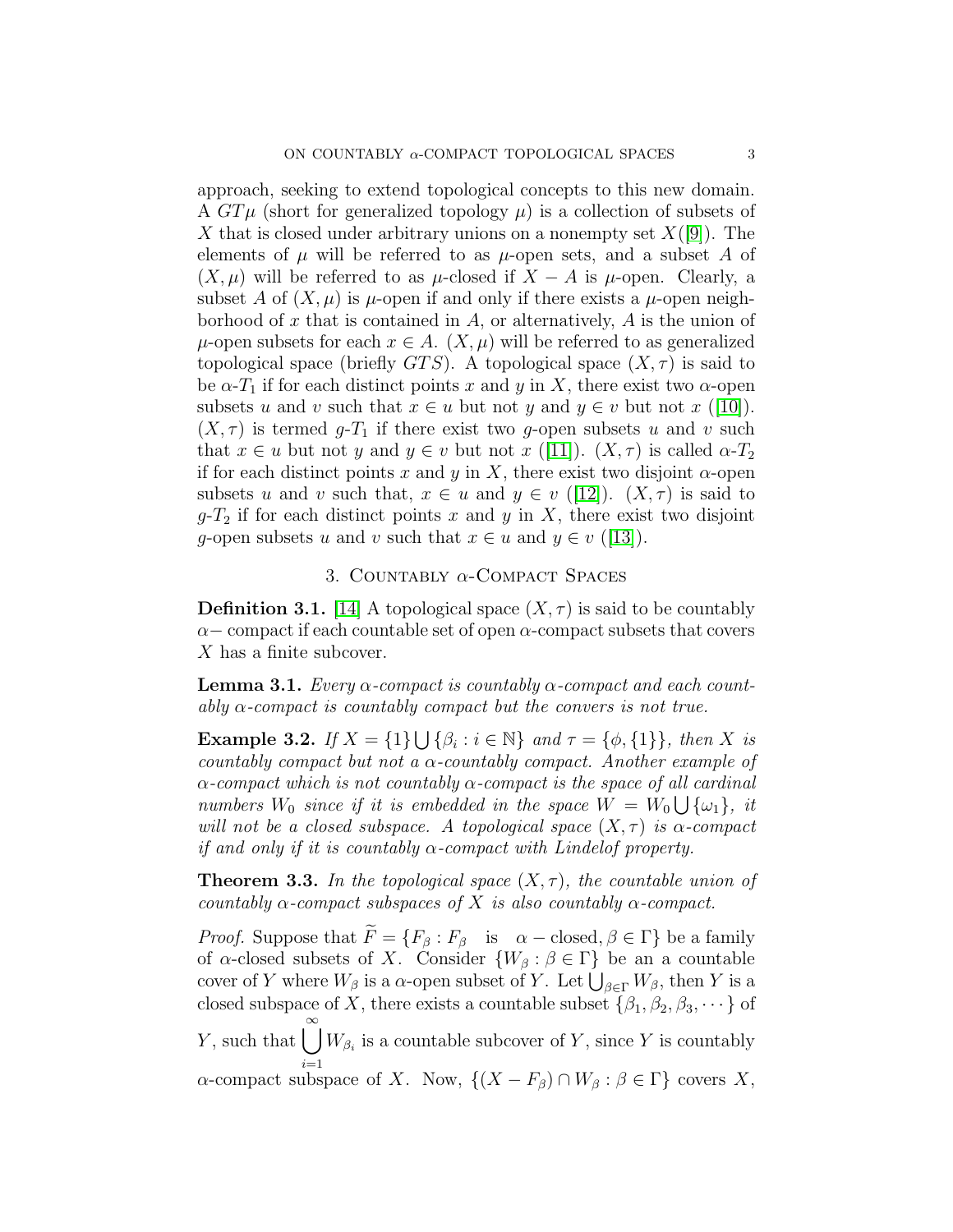hence  $X = \bigcup_{k=1}^{\infty}$  $i=1$  $(X - F_{\beta_i}) \cap W_{\beta_i}$  is a countable subcover of X. Thus X is

countably  $\alpha$ -compact. If Y is a closed subspace of a topological space  $(X, \tau)$ , then each  $\alpha$ -subset of X is a  $\alpha$ -subset of Y provided that it is a subset of Y basically.

<span id="page-3-0"></span>**Corollary 3.4.** A topological space  $(X, \tau)$  is countably  $\alpha$ -compact if and only if every countable family of  $\alpha$ -closed subsets that has the finite intersection property has non empty intersection. If and only if for each decreasing sequence of  $\alpha$ -closed subsets  ${F_i}_{i\in\mathbb{N}}$  of X, we have

$$
\bigcap_{i\in\mathbb{N}}F_i\neq\emptyset.
$$

**Theorem 3.5.** A topological space  $(X, \tau)$  is countably  $\alpha$ -compact if and only if every locally finite family of non-empty subsets of  $X$  is finite.

Proof. By contradiction, suppose that some locally finite families of non-empty subsets of  $X$  are infinite. So, there exists a locally finite family  $\{F_i : i \in \mathbb{N}\}$  of non-empty  $\alpha$ -closed subsets of X. By corollary [3.4,](#page-3-0)  $K_j = \begin{pmatrix} 1 \\ 1 \end{pmatrix}$ j∈N  $\overline{F_j}$  forms a decreasing sequence such that,  $\bigcap$ j∈N  $K_j = \emptyset$ . Thus X is not countably  $\alpha$ -compact which is a contradiction.  $\Box$ 

**Theorem 3.6.** The sum  $\bigoplus_{\beta \in \Gamma} X_{\beta}$  is countably  $\alpha$ -compact for all  $X_{\beta} \neq \emptyset$ if and only if  $X_\beta$  is countably  $\alpha$ -compact for all  $\beta \in \Gamma$  and  $\Gamma$  is finite.

*Proof.* Suppose that the sum  $\bigoplus_{\beta \in \Gamma} X_{\beta}$  is countably  $\alpha$ -compact for all  $X_{\beta} \neq \emptyset$ , then all spaces  $X_{\beta}$  are  $\alpha$ -compact because each one is an  $\alpha$ -closed subspace of X and  $\Gamma$  is finite. Conversely, if  $\{X_j : j \in \mathbb{N}\}\$ is a family of countably  $\alpha$ -compact spaces, then the result holds obviously. П

A function  $f: X \longrightarrow Y$  is said to be  $\alpha$ -continuous if for all open subset $V \subseteq Y$ ,  $f^{-1}(V) \subseteq X$  is open ([\[15\]](#page-9-12)). Every  $\alpha$ -continuous function is  $\alpha$ -continuous but the converse needs not to be true and every gcontinuous function is  $\alpha$ -continuous but the converse needs not to be true. A function  $f: X \longrightarrow Y$  is  $\alpha$ -compact if and only if for every  $x \in X$  and open (resp. closed) subset  $V \subseteq Y$  containing  $f(x)$ , there exists a  $\alpha$ -open (resp. closed) subset  $U \subset X$  such that  $f(U) \subset Y$ . The composition of  $\alpha$ -continuous and a continuous function is  $\alpha$ -continuous but the composition of two  $\alpha$ -continuous functions needs not to be continuous. A function  $f: X \longrightarrow Y$  is be  $\alpha$ -open if the image of every open (respectively closed) subset of X is  $\alpha$ -open (respectively  $\alpha$ -closed) subset of Y ([\[16\]](#page-9-13)). A function  $f: X \longrightarrow Y$  is  $\alpha$ -open if and only if for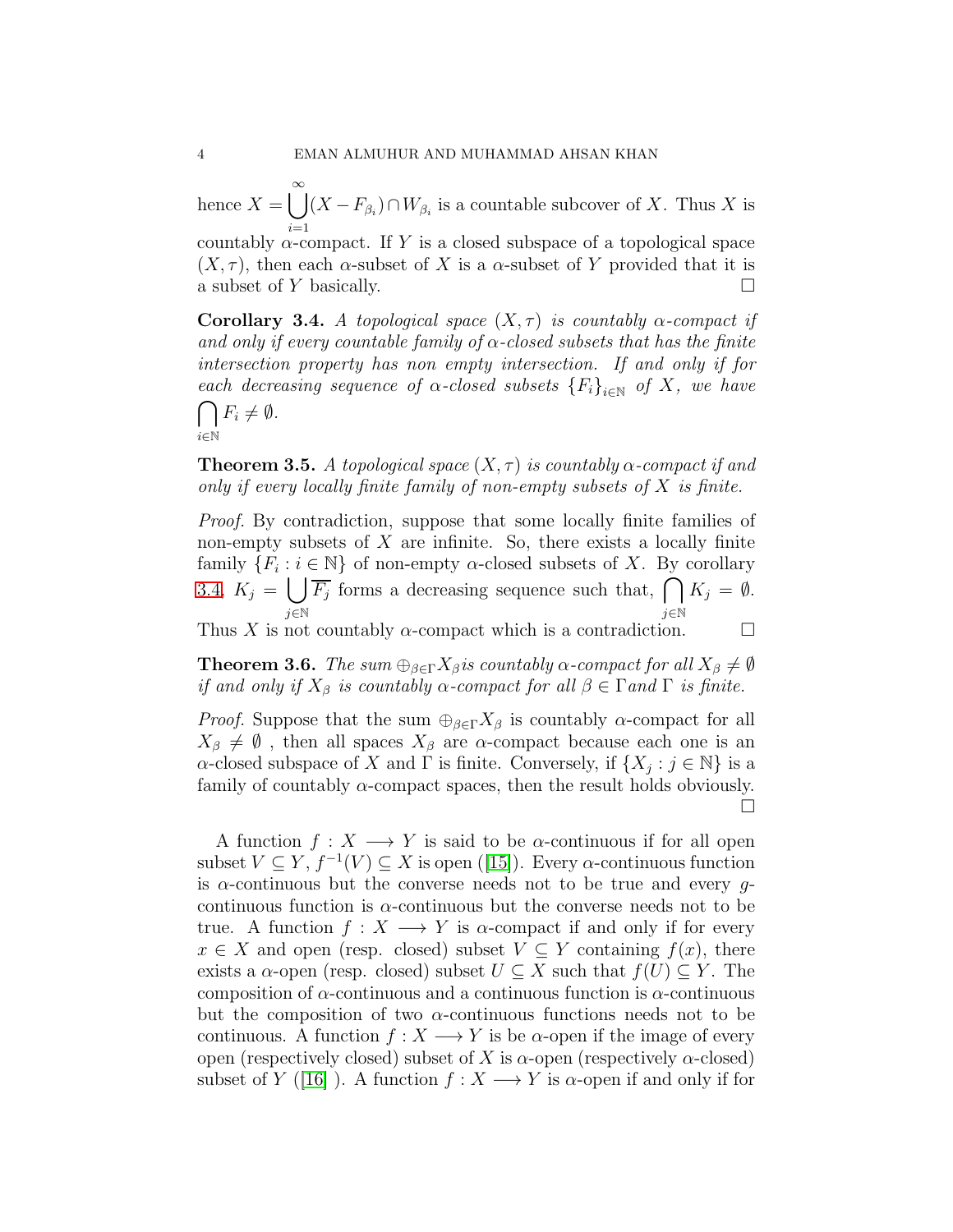each neighborhood W of a point x in X, there exists a  $\alpha$ -open subset Vin Y such that containing  $f(x)$  such that  $V \subseteq f(W)$  ([\[17\]](#page-9-14)).

**Proposition 3.7.** Let  $(X, \tau)$  and  $(Y, \sigma)$  be the topological spaces, if  $f: X \longrightarrow Y$  is an  $\alpha$ -continuous function, then:

- (i) If X is a countably  $\alpha$ -compact space, then f is bounded.
- (ii) If Y is  $\alpha$ -compact, then the graph of f is an  $\alpha$ -closed subset of  $X \times Y$ .

**Proposition 3.8.** For the topological spaces  $(X, \tau)$ , the following are equivalent:

- (i) Countably  $\alpha$ -compactness property is invariant under  $\alpha$ -continuous functions.
- (ii) Every countably  $\alpha$ -compact subspace of the  $\mathbb R$  is  $\alpha$ -compact.
- (iii) The class of countably  $\alpha$ -compact spaces is perfect.

**Proposition 3.9.** The Cartesian product of countably  $\alpha$ -compact space X and  $\alpha$ -compact space Y is countably  $\alpha$ -compact. The Cartesian product of two countably  $\alpha$ -compact spaces needs not to be compact.

Recall from [\[18\]](#page-9-15) that a topological space  $(X, \tau)$  is  $\alpha$ -regular if for each point  $x$  in  $X$  and a closed subset  $F$  of  $X$  that does not contain x, there exist two disjoint open sets U and V such that x belongs to U and  $F$  is a dense subset of  $V$ .

**Definition 3.2.** A topological space  $(X, \tau)$  is completely  $\alpha$ -regular if points can be separated from closed sets via  $\alpha$ -continuous real-valued functions.

**Proposition 3.10.** A topological space  $(X, \tau)$  is Tychonoff if and only if it is completely  $\alpha$ -regular and  $T_0$ .

**Proposition 3.11.** For the topological spaces  $(X, \tau)$ , the following are equivalent:

- (i)  $\alpha$ - $T_2$  countably  $\alpha$ -compact.
- (ii) The projection function  $p: X \times A(\aleph_0) \longrightarrow A(\aleph_0)$  is  $\alpha$ -closed.
- (iii) Each  $\alpha$ -closed subspace of a countably  $\alpha$ -compact space is  $\alpha$ compact.

**Proposition 3.12.** If  $(X, \tau)$  is a countably  $\alpha$  compact space,  $(Y, \sigma)$ is an  $\alpha - T_1$  space and  $f : X \longrightarrow Y$  be  $\alpha$ -continuous function, then we have  $f(\bigcap F_i) = \bigcap f(F_i)$  for any decreasing sequence of  $\alpha$ -closed i∈N i∈N subsets  $F_1 \supseteq F_2 \supseteq \cdots$ , of X.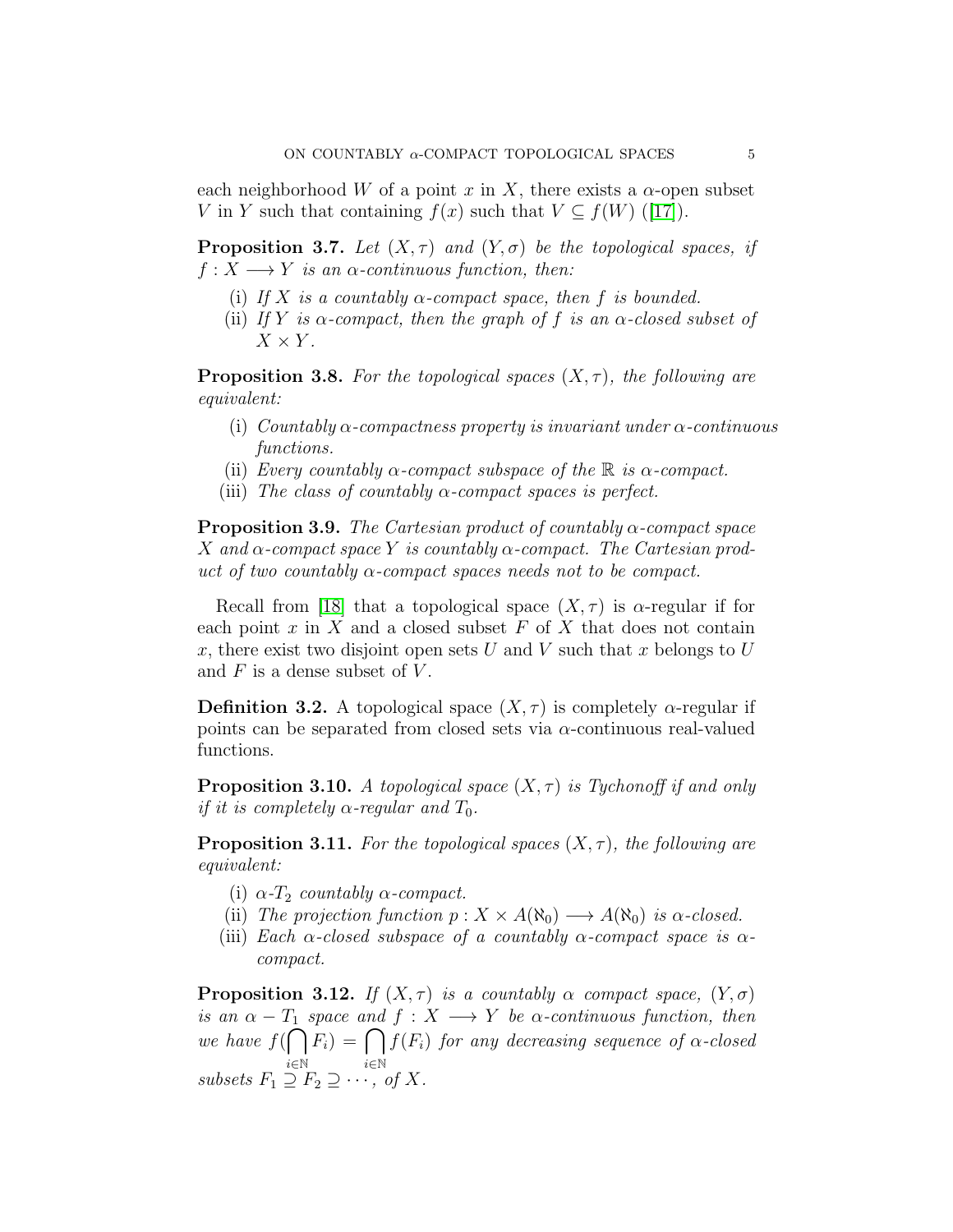Example 3.13. The space W that is obtained from the space of all cardinal numbers less than  $\omega_1$  by making the set of all countable limits numbers Z closed is non  $\alpha$ -regular countably  $\alpha$ -compact.

**Proposition 3.14.** For a countably  $\alpha$ -compact  $(X, \tau)$ ,  $|X| < e^{\chi(X)}$ .

Corollary 3.15. Each first countable countably  $\alpha$ -compact space has cardinality less than c.

**Proposition 3.16.** Each countably  $\alpha$ -compact subspace of Sorgenfrey  $\mathbb{R}_{\ell}$  line is countable.

*Proof.* Assume that  $(X, \tau)$  is a countably  $\alpha$ -compact space and that  $f: X \longrightarrow \mathbb{R}_{\ell}$  is a continuous injective function. The countablity of X follows immediately by noting that f is a homeomorphism.  $\Box$ 

**Theorem 3.17.** If K is a subspace of the topological space  $(X, \tau)$  and  $(Y, \sigma)$  is an  $\alpha$ -compact space, then the  $\alpha$ -continuous function  $g: X \longrightarrow Y$ Y has an extension G over X if and only if for each two  $\alpha$ -closed subsets  $F_1$  and  $F_2$  of Y,  $g^{-1}(F_1) \cap g^{-1}(F_2) = \emptyset$ .

*Proof.* Suppose that G is an extension of the function f. Now  $\overline{g^{-1}(F_1)} \cap$  $\overline{g^{-1}(F_2)} \subseteq G^{-1}(F_1) \cap G^{-1}(F_2) = \emptyset$ . On the other hand, if  $\beta(x)$  is the set of neighborhoods of the point x in X and  $\widetilde{U(x)} = \left\{ \frac{\partial}{\partial (K \cap U)} : U \in \beta(x) \right\}.$ Then  $g(K \cap U_1 \cap U_2 \cap \cdots \cap U_n) \subseteq g(K \cap U_1) \cap g(K \cap U_2) \cap \cdots g(K \cap U_n)$ and  $\beta(x)$  has the finite intersection property and  $\cap U(x) \neq \emptyset$  for all x. Let  $y_1$  and  $y_2$  be two distinct points in  $\cap U(x)$ , then there exist two disjoint neighborhoods  $V_1$  and  $V_2$  of  $y_1$  and  $y_2$  respectively such that  $\overline{V_1} \cap \overline{V_2} = \emptyset$ , then  $\overline{g^{-1}(V_1)} \cap \overline{g^{-1}(V_2)} = \emptyset$ . Let  $x \in X - \overline{g^{-1}(V_1)}$  and  $y \in \widetilde{U(x)} \subseteq \overline{g(K - \overline{g^{-1}(V_1)})}$ . Since  $V_1 \cap g(K - \overline{g^{-1}(V_1)})$  is empty and  $y \in X - \overline{g(K - \overline{g^{-1}(V_1)})}$  which is a contradiction. Now  $x \in \widetilde{U(x)}$ , the claim that the extension  $G: X \longrightarrow Y$  is an  $\alpha$ -continuous.  $G(x) =$  $\cap \overline{g(K \cap U)} \subseteq V$ , where V is an  $\alpha$ -open subset of Y, hence there exists a family  $\{U_1, U_2, \cdots, U_n\}$  in  $\beta(x)$  such that,  $\bigcap^n$  $i=1$  $g((K\cap U_i)\subseteq V,$  so  $G(U) \subseteq V$ .

**Theorem 3.18.** The countably  $\alpha$ -compact space  $(X, \tau)$  with weight greater than or equal to  $\aleph_0$  is the continuous image of a closed subspace of the cube  $D^{\aleph_0}$ .

*Proof.* Suppose that the weight of the countably  $\alpha$ -compact space Y is  $\aleph_0$ , Y is homeomorphic to the Alexandroff cube  $F^{\aleph_0}$ , the identity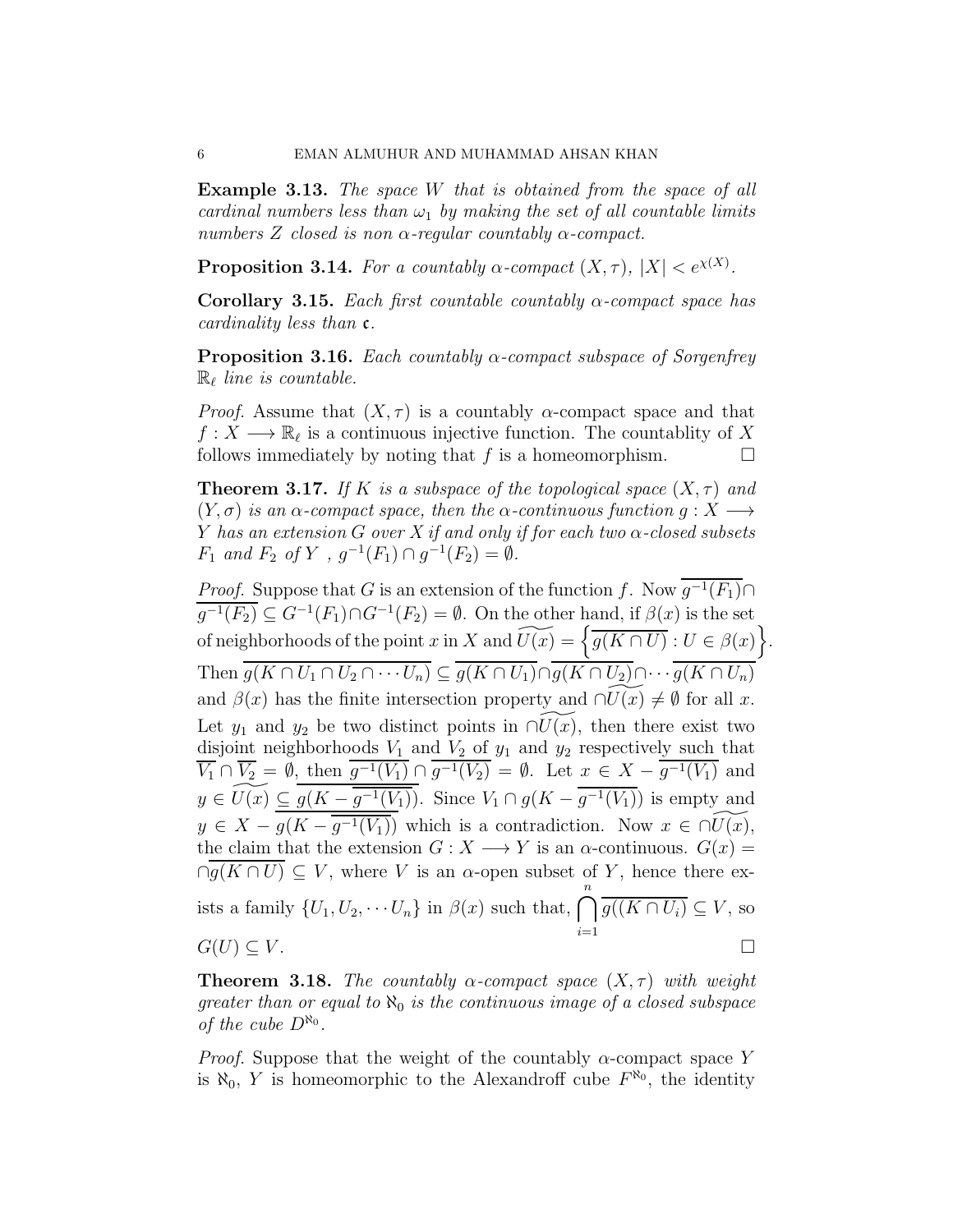mapping from  $D^{\aleph_0}$  to  $F^{\aleph_0}$  is continuous because each member of the canonical base of  $F^{\aleph_0}$  is  $\alpha$ -open and  $\alpha$ -closed in  $D^{\aleph_0}$ . Now, if  $F_1$  and  $F_2$  are two disjoint  $\alpha$ -closed subsets of Y, then there exist two  $\alpha$ -closed subsets  $K_1$  and  $K_2$  of  $F^{\aleph_0}$  such that  $F_i = Y \cap K_i$  for all  $i = 1, 2$ . Now  $Y \subseteq F^{\aleph_0} - (K_1 \cap K_2)$ . For every  $x \in Y$ , there exist  $V_x \in \beta(x)$ such that  $x \in V_x \subseteq F^{\aleph_0} - (K_1 \cap K_2)$ . Clearly, there exists a finite family  $\{x_1, x_2, \cdots x_n\}$  in Y such that  $Y \subseteq V_{x_1} \cup V_{x_2} \cup \cdots \cup V_{x_n} \subseteq$  $F^{\aleph_0} - (K_1 \cap K_2)$ . Now  $V = V_{x_1} \cup V_{x_2} \cup \cdots \cup V_{x_n}$  is an  $\alpha$ -open and  $\alpha$ -closed subset of  $D^{\aleph_0}$  containing K where  $K = h^{-1}(Y)$  and  $f =$  $h|_K : K \longrightarrow Y$ , hence  $X = \overline{K} \subseteq V \subseteq D^{\aleph_0} - (K_1 \cap K_2)$ . Now  $\overline{f^{-1}(K_1)} \cap \overline{f^{-1}(K_2)} \subseteq \overline{K} \cap K_1 \cap K_2 \subseteq (D^{\aleph_0} - (K_1 \cap K_2)) \cup (K_1 \cap K_2) = \emptyset$ because  $f^{-1}(K_i) = \overline{K \cap K_i} \subseteq \overline{K} \cap K_i$  for every  $i = 1, 2$ . Thus, there exists an extension of the function f which is  $F: X \longrightarrow Y$  such that,  $Y = f(K) \subseteq F(X)$ , that is Y is a continuous image of an  $\alpha$ -closed subspace of  $D^{\aleph_0}$  in X. in  $X$ .

**Theorem 3.19.** The Cartesian product  $\Pi_{\beta \in \Gamma} X_{\beta}$  is countably  $\alpha$ -compact iff for every  $\beta \in \Gamma$  the spaces  $X_{\beta}$  is countably  $\alpha$ -compact with  $X_{\beta} \neq \emptyset$ for all  $\beta \in \Gamma$ .

*Proof.* The Cartesian product  $\Pi_{\beta \in \Gamma} X_{\beta}$  is countably  $\alpha$ -compact because the projection  $p: X \longrightarrow X_{\beta}$  is an  $\alpha$ -continuous surjective function. On the other hand, if  $\{X_\beta : \beta \in \Gamma\}$  is a family of non-empty countably  $\alpha$ compact spaces, then  $\Pi_{\beta \in \Gamma} X_{\beta}$  is an  $\alpha - T_2$  space. Let  $\tilde{F} = \{F_i : i \in \mathbb{N}\}\$ of  $\alpha$ -closed subsets of X that has the finite intersection property, so  $\ddot{F}$  is contained in a maximal family  $F_0$  that has the finite intersection property. Now the claim that  $\cap \tilde{F} \neq \emptyset$ . Since  $F_0$  is maximal,  $\cap F_i \in \tilde{F}$ . Consider the non-empty  $\alpha$ -open subset of X say  $U, U \cap F_i \neq \emptyset$  for all  $i \in \mathbb{N}$ . The family  $\{p_\beta(F_i) : \beta \in \Gamma\}$  is an  $\alpha$ -closed subset of  $X_\beta$  and has the finite intersection property. As a consequence, for all  $\beta \in \Gamma$ , there exists a point  $x_{\beta} \in \bigcap_{F_i \in \tilde{F}} P_{\beta}(F) \subseteq X_{\beta}$ . Now, if  $x_{\beta} \in V_{\beta}$  for some α-open subset  $V_\beta$  of  $X_\beta$ , then  $V_\beta \cap p_\beta(F) \neq \emptyset$  for every  $F \in \tilde{F}$  thus  $p^{-1}_\beta$  $\bar{\beta}^{-1}(V_{\beta}) \in \tilde{F}$  and all members of the canonical bases of  $x_{\beta}$  belong to  $\tilde{F}$ .

Corollary 3.20. If  $\Pi_{\beta \in \Gamma} X_{\beta}$  is an  $\alpha$ -continuous real valued function and  $\{X_\beta : \beta \in \Gamma\}$  is a family of  $\alpha$ -compact spaces that depend on countably many coordinates where  $X_{\beta}$  is an  $\alpha$ - $T_2$  space and contains a dense subset D that is represented as a countable union of  $\alpha$ -compact subsets, then f depends on countably many coordinates.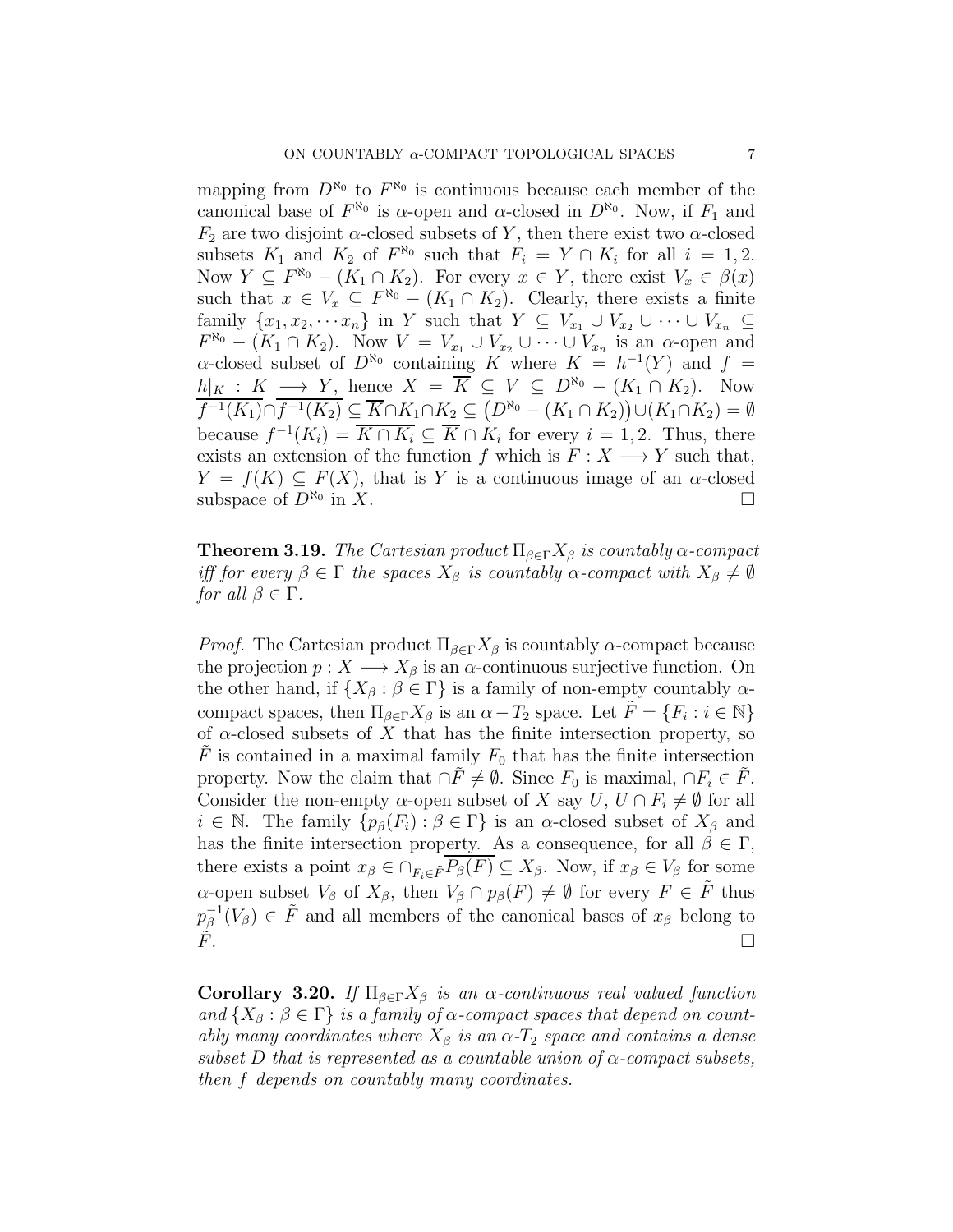*Proof.* Let  $X_{\beta_1} \subseteq X_{\beta_2} \subseteq \cdots$ , be a sequence of  $\alpha$ -compact subsets of  $X_{\beta}$ , then  $\left| \right|$ i∈N  $X_{\beta_i}$  is dense in  $X_{\beta}$  and  $\Pi_{i\in\mathbb{N}}X_{\beta_i}=X_i$ , the result follows

from previous theorem.

**Definition 3.3.** A topological space  $(X, \tau)$  is countably  $\alpha$ -pseudocompact if it is Tychonoff and any real valued  $\alpha$ -continuous defined on it is bounded.

 $\Box$ 

**Proposition 3.21.** If the topological space  $(X, \tau)$  is Tychonoff, then the following are equivalent:

- (i) X is countably  $\alpha$ -pseudocompact.
- (ii) Every locally finite family of non-empty  $\alpha$ -open subsets of X is finite.
- (iii) Every locally finite open cover of  $X$  consisting of non-empty  $\alpha$ -open subsets is finite.

*Proof.* We will prove only the implication  $(i) \implies (ii)$  and leave others to readers as an easy exercise. Let X be a countably  $\alpha$ -pseudocompact space, and there exists a locally finite family of non-empty  $\alpha$ -open subsets  $\tilde{U} = \{u_i : i \in \mathbb{N}\}\$ . Consider  $x_i \in u_i$ , since X is Tychonoff, there exists a real valued  $\alpha$ -continuous function  $f_i: X \longrightarrow \mathbb{R}$  such that  $f_i(x_i) = i$  and  $f_i(X - u_i) \subseteq \{0\}$ . But  $\tilde{U}$  is locally finite, then  $f(x) = \sum_{n=0}^{\infty}$  $i=1$  $|f_i(x)|$  is a real valued  $\alpha$ -continuous function that is not bounded, thus X is not  $\alpha$ -pseudocompact.

**Theorem 3.22.** If the topological space  $(X, \tau)$  is Tychonoff, then the following are equivalent:

- (i) X is countably  $\alpha$ -pseudocompact.
- (ii) If  $\tilde{V} = \{V_i : i \in \mathbb{N}\}\$ is a family of non-empty  $\alpha$ -open subsets of  $\overline{X}$  with finite intersection property, then  $\bigcap$ i∈N  $V_i \neq \emptyset$ .

*Proof.* (i)  $\implies$  (ii). Consider the countably  $\alpha$ -pseudocompact space X, if  $U_1 \supseteq U_2 \supseteq \cdots$ , is a decreasing sequence of non-empty  $\alpha$ -open subsets of X, then the family  $\tilde{U} = \{U_i : i \in \mathbb{N}\}\$ is not locally finite, so for some  $x \in X$  such that its neighborhood meets infinitely many  $U_i'$  $i^{\prime}s,$ thus  $\bigcap \overline{V_i} \neq \emptyset$ . The implication  $(ii) \implies (i)$  is immediate. i∈N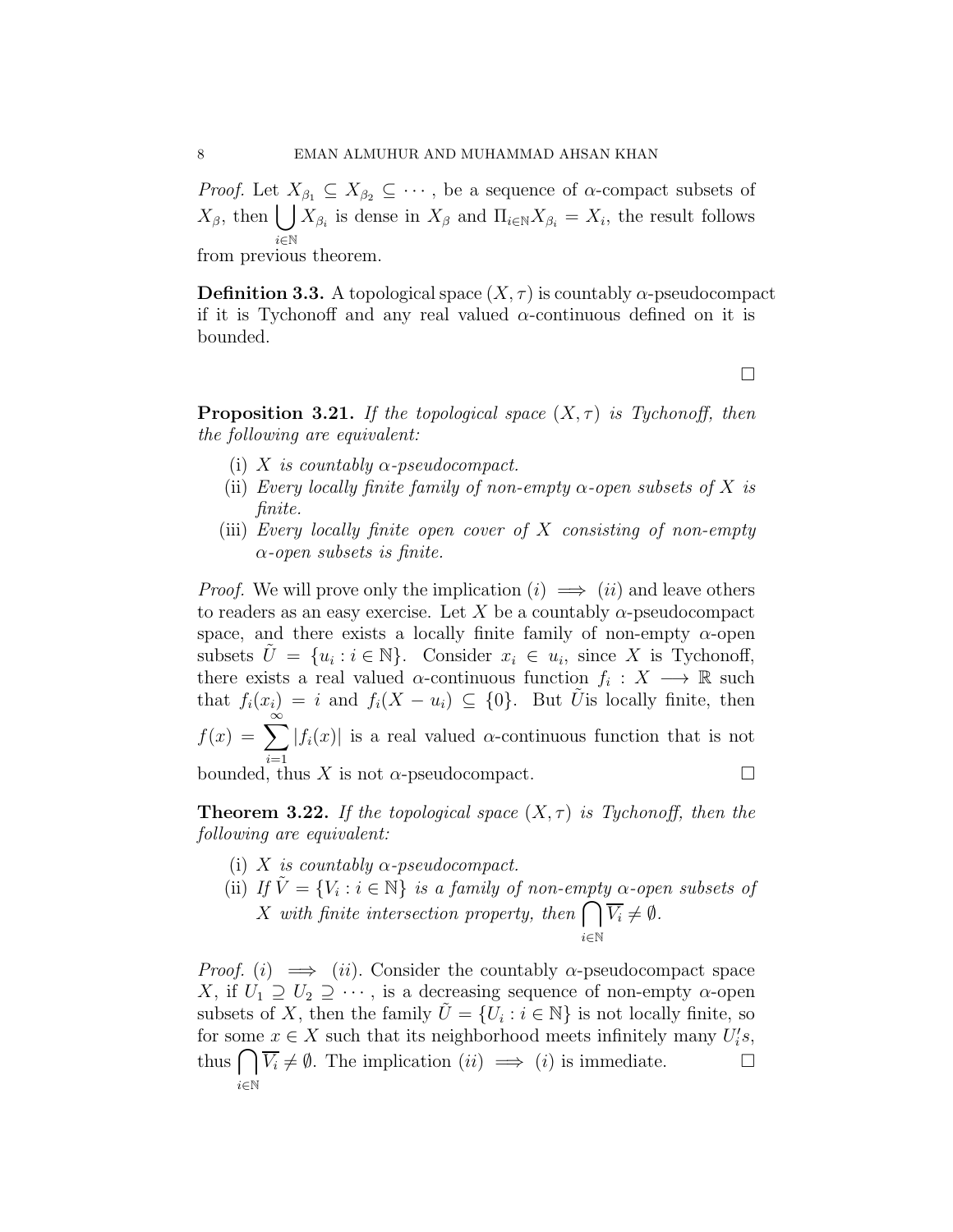**Proposition 3.23.** If  $f : X \longrightarrow Y$  is a surjective  $\alpha$ -continuous function, X is countably  $\alpha$ -pseudocompact space and Y is Tychonoff, then Y is countably  $\alpha$ -pseudocompact.

**Proposition 3.24.** The Cartesian product of countably  $\alpha$ -pseudocompact space and  $\alpha$ -compact space is countably  $\alpha$ -pseudocompact.

**Proposition 3.25.** The sum  $\bigoplus_{\beta \in \Gamma} X_{\beta}$  is countably  $\alpha$ -pseudocompact for all  $X_{\beta} \neq \emptyset$  if and only if  $X_{\beta}$  is countably  $\alpha$ -pseudocompact for all  $\beta \in \Gamma$  and  $\Gamma$  is finite.

**Corollary 3.26.** Countably  $\alpha$ -pseudocompactness is not hereditary with respect to  $\alpha$ -closed sets.

**Proposition 3.27.** Countably  $\alpha$ -pseudocompactness is not finitely multiplicative.

**Proposition 3.28.** If the topological space  $(X, \tau)$  is Tychonoff and  $(Y, \sigma)$  is countably  $\alpha$ -pseudocompact and  $f : X \longrightarrow Y$  is  $\alpha$ -continuous perfect function, then X is countably  $\alpha$ -psuedocompact.

# 4. Conclusion

The property of being  $\alpha$ -compact is countably  $\alpha$ -compact but the converse is not and the countable union of countably  $\alpha$ -compact subspaces of X is also countably  $\alpha$ -compact. Being countably  $\alpha$ -compact space is satisfied iff every locally finite family of non-empty subsets of such space is finite. The sum of countably  $\alpha$ -compact spaces for all non-empty countably  $\alpha$ -compact is countably  $\alpha$ -compact if and only if each is countably  $\alpha$ -compact. Countably  $\alpha$ -compactness property is invariant under  $\alpha$ -continuous functions iff every countably  $\alpha$ -compact subspace of the real line R is  $\alpha$ -compact iff the class of countably  $\alpha$ compact spaces is perfect. The countably  $\alpha$ -compact space with weight greater than or equal to  $\aleph_0$  is the  $\alpha$ -continuous image of a closed subspace of the cube  $D^{\aleph_0}$ .

## 5. acknowledgments

My sincere thanks to Applied Science Private University in Amman, Jordan for providing a financial support to this research.

## **REFERENCES**

- <span id="page-8-0"></span>[1] Njåstad O., On some classes of nearly open sets, Pacific J. Mathematics, vol. 15, no. 3, pp. 961–70, 1965. DOI:10.2140/pjm.1965.15.961.
- <span id="page-8-1"></span>[2] Levine N., Generalized closed sets in topology, Rendiconti del Circolo Matematico di Palermo,vol. 19, no. 1, pp.89–96, 1970. DOI:10.2307/2312781.